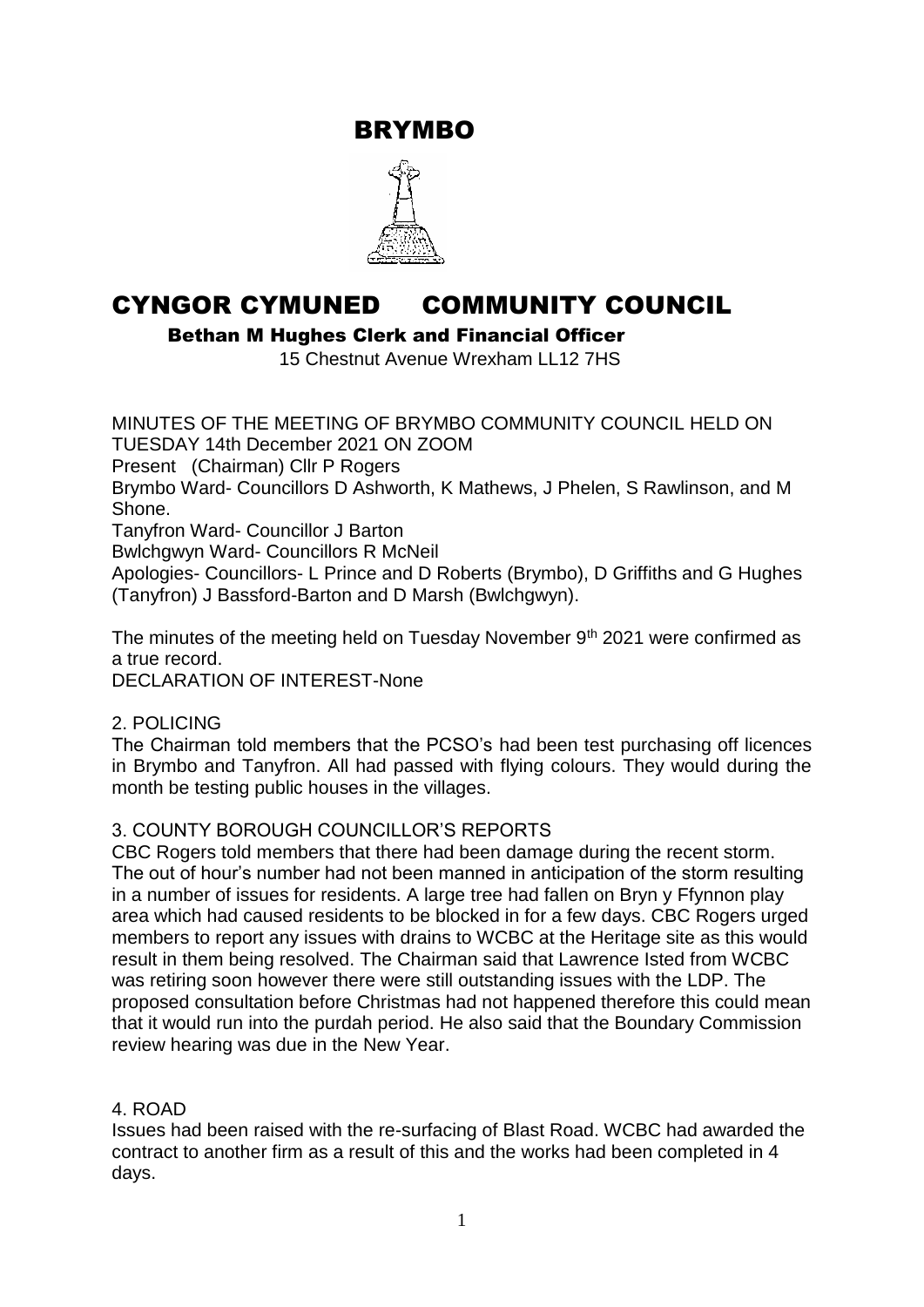5. BUS SHELTER SERVICES AND STOPS No further information.

6. PLAYING FIELDS AND PLAYGROUNDS No further information.

# 7. FOOTPATHS/LIGHTING

The Chairman said that there had been a very positive response to the Christmas lights in the villages with a small number of issues raised which were being dealt with.

8. WAR MEMORIAL No further information.

9. PLANNING

TWO STOREY SIDE EXTENSION AND ERECTION OF PORCH 6 WESLEY ROAD BWLCHGWYN P/2021/1088-No observations

184 W2/WORKS TO TREES PROTECTED BY TREE PRESERVATION ORDER WCBC 184 W2 FORMER BRYMBO STEEL WORKS KENT ROAD BRYMBO P/2021/1123-No observations

CONSTRUCTION OF TEMPORARY SALES AREA WITH LANDSCAPING AND SIGNAGE FOR HOUSING DEELOPMENT FROM FEBRUARY 2022 TO OCTOBER 2024

LAND EAST OF HERITAGE WAY TAN Y FRON P/2021/1165-No observations

# 10. PRECEPT/ST MARY'S CHURCH BRYMBO

The Clerk told members that the tax base had decreased to 1943.Currently ratepayers were paying £51.22 with the annual precept for 2021/2022 being £100391.20 The Clerk went through the budget and accounts with members. The Clerk suggested a reduction to the Community Centre Contingency budget to £1000.00 and move the £1000.00 to Clerks salary/Tax /NI. One Voice Wales/SLCC budget to increase to £1000.00 by reducing training to £300.00 and also room hire to £300.00. The lighting budget spending (year to date) was £33179.16. The cost of the Christmas lights was £8712.00 and 2 x new lamps £8054.89 Therefore the spending for the year after removing these was £16412.27.The budget was £40350.00. The Clerk estimated that another £3500.00 would be needed in energy costs for Scottish Power. She told members that the lighting budget could therefore be reduced to £25350.00. This would need to be looked at again next year with the rise in energy prices. The saving of £15000.00 as a result of the reduction in the budget would to go towards Youth services and the Play project. This would see a shortfall of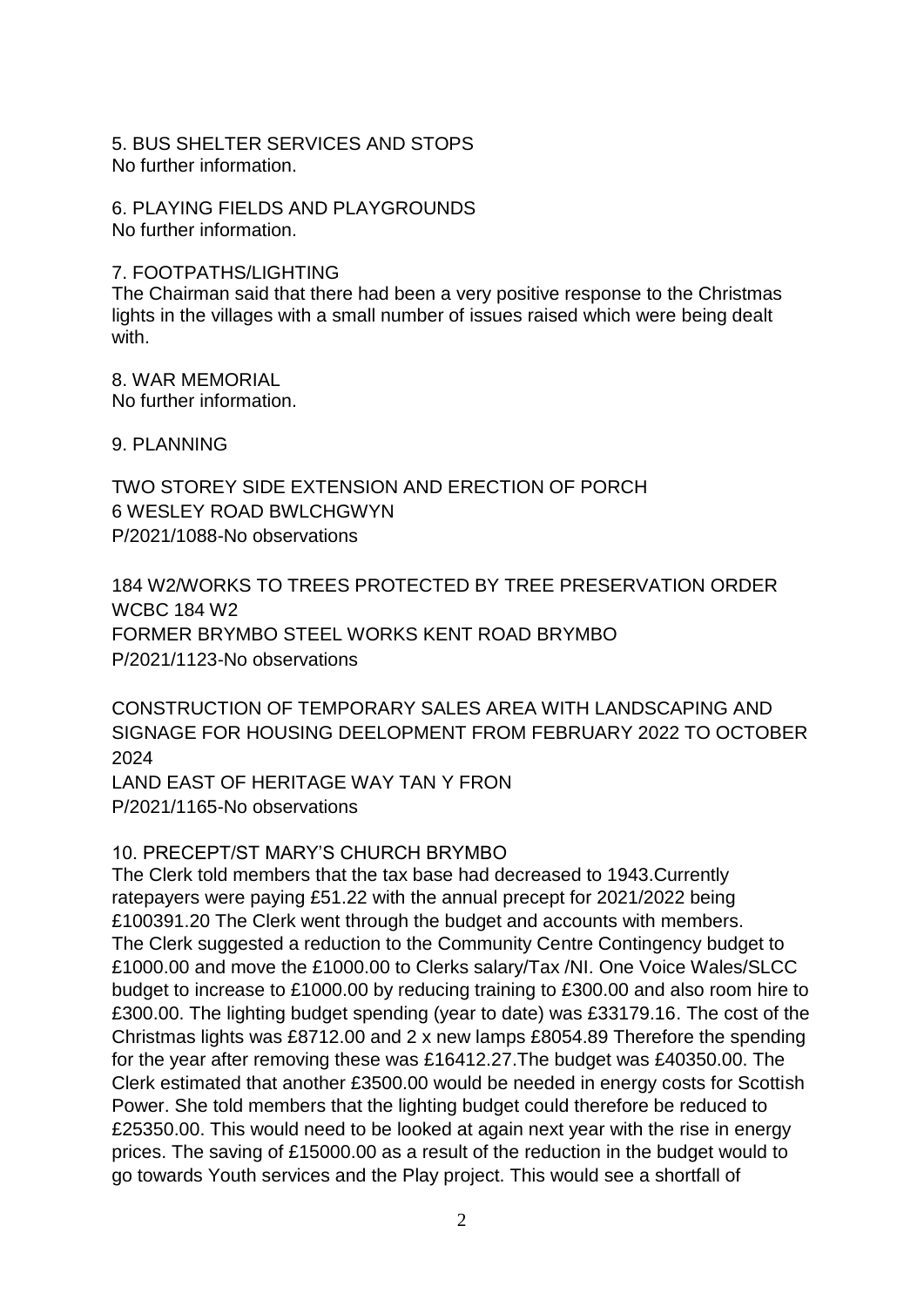£8095.60. This would be taken from the Capital Fund as the Christmas lights were now on the asset register. The Clerk said that Bronwens Green needed to be ringfenced as it was used by more than just Brymbo residents. Bronwens Green took up £3108.13 from Brymbo Env Fund. The Clerk said that any expenditure for Bronwens Green should be taken from the Capital fund as this was also on the asset register. The Clerk asked whether members would consider agreeing to fund new lighting columns from the Capital fund at 10 columns per year at a cost of approx. £1000.00 each, as some were in considerable disrepair. Cllr Ashworth said that a set policy was needed for the replacing of the old concrete columns therefore this would work well. The Chairman said that the expenditure for the columns could be agreed and a renewal policy could be discussed at a future meeting. As a result of the amendments to the above budgets the Clerk suggested that the cost to ratepayers remain the same at £51.22. This would result in a precept request of £99520.46. Cllr Mathews proposed that the ratepayers pay £51.22, Cllr Shone, seconded the proposal. A vote was taken .All were in favour. This would therefore generate a precept of £99520.46.

The Chairman told members that the Church had suffered more damage to the roof in the storm. The Church had agreed to pay for the repairs however they had asked for a 5 year plan to be implemented. The Chairman said that in a very short space of time pledges had been made by residents to date in excess of £2000.00 .The Church had asked for a commitment from the CC to grant £2000.00 towards grass cutting for the next 5 years. This had already been budgeted for. The Chairman asked if members were happy to commit to this. Cllr Shone said he was however the CC needed to work closely with the contractors. Cllr Shone therefore proposed, and Cllr Ashworth seconded that the CC commit to granting £2000.00 annually towards the grass cutting. A vote was taken. All were in favour.

### 11. SCHOOL GOVERNOR TANYFRON

There was a vacancy for a Governor at Tanyfron School. This was as a result of not having three Councillors for a number of years. Cllr Barton said that she was happy to take up the position. The Clerk would pass on the details to WCBC.

### 12. CORRESPONDENCE

## NIGHTINGALE HOUSE AND THANK YOU LETTER

### 13. ACCOUNTS FOR PAYMENT

| 3771 SHERRATTS REPLACEMENT FRO LOST CHQ NUMBER 3744 327.70 |         |
|------------------------------------------------------------|---------|
| 3772 B HUGHES REFUND OF POSTAGES                           | 13.60   |
| 3773 B HUGHES SALARY                                       | $\star$ |
| 3774 INLAND REVENUE                                        | 976.22  |
| 3775 AVOW PAYROLL                                          | 34.50   |
| 3776 BTRT PHOTOCPYING                                      | 10.00   |
| 3777 BVHA YOUTH SERVICE                                    | 40.00   |
| 3778 CHRIST CHURCH B/G GRASSCUTTING                        | 500.00  |